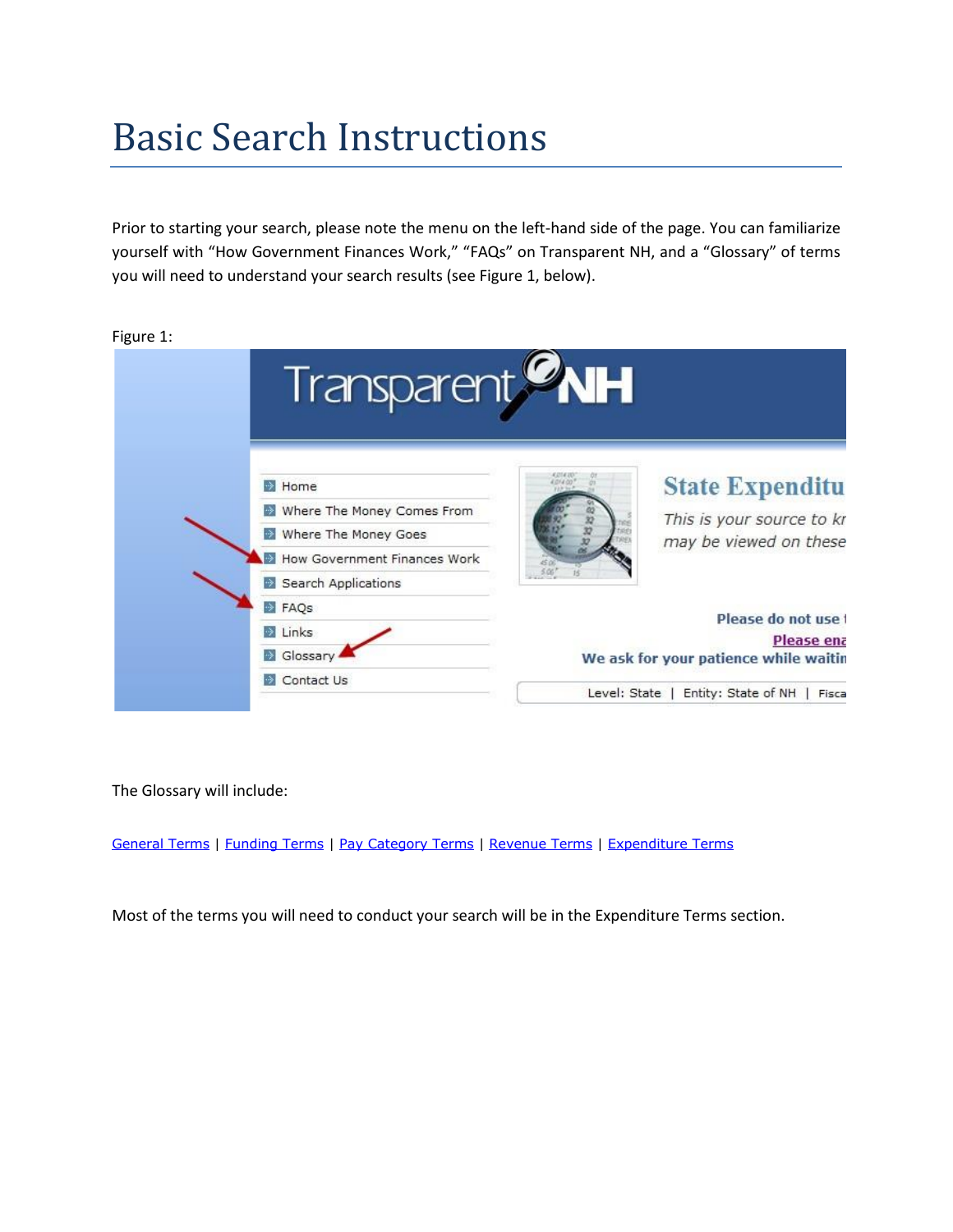Please note: do not use your browser's back button. You can click the "Previous" tab on the side of the left-hand column to go back one step (as illustrated in Figure *2*, to the right) or you can click the "Start New Search" above the columns to delete all of your selections and start fresh.

#### Figure 2: Previous Tab/Start New Search Start New Search **State of New Hampshire** Total =  $$3,085,779,983.55$ Classes Accounts Vendors Activity Proj. Desc. Transactions **Departments** Agenc LEGISLATIVE BRANCH  $6,286,940.17$ LIQUOR COMMISSION 267,409,197.90 LOTTERY COMMISSION 139,592,938.29 MILITARY AFFRS & VET SVCS DEPT 15,434,546.31 NATURAL & CULTURAL RESRCS DEPT 16,265,695.35 PEASE DEVELOPMENT AUTHORITY 554,151.86 th. POLICE STDS & TRAINING COUNCIL 1,089,537.05 PROF LICENSURE & CERT OFFICE 2,985,464,24 ō PUBLIC EMPLOYEE LABOR REL BRD 163,945.10 PUBLIC UTILITIES COMMISSION 9,248,529.76 RETIREMENT SYSTEM 3,261,816.39 REVENUE ADMINISTRATION DEPT 69,712,829.06 SAFETY DEPT 53,255,631.94 STATE DEPT 5,226,915.15 TAX & LAND APPEALS BOARD 298,151.87 TRANSPORTATION DEPT 278,287,371.61 **TREASURY DEPT** 27,489,928.09 UNIVERSITY SYSTEM OF NH 29,529,903.31 **VETERANS HOME** 11,229,380.79 Prev Page 2 of 2 Next

## GettingStarted:

To begin, you can either click on Download Fiscal Year Transactions to download all of the State's financial transactions as an Excel zip file (15.5 MB):



or you can browse for specific transactions by selecting one of the tabs: Departments, Classes, Accounts, Vendors, Activity Proj. Desc, or Transactions as illustrated in figure 3 below:



| <b>State of New Hampshire</b><br>Total = \$3,085,779,983.55 |         |  |  |                                                          |              |  |  |  |  |
|-------------------------------------------------------------|---------|--|--|----------------------------------------------------------|--------------|--|--|--|--|
| <b>Departments</b>                                          | Classes |  |  | Accounts   Vendors   Activity Proj. Desc.   Transactions |              |  |  |  |  |
| LEGISLATIVE BRANCH                                          |         |  |  |                                                          | 6,286,940.17 |  |  |  |  |
| LIQUOR COMMISSION<br>267,409,197.90                         |         |  |  |                                                          |              |  |  |  |  |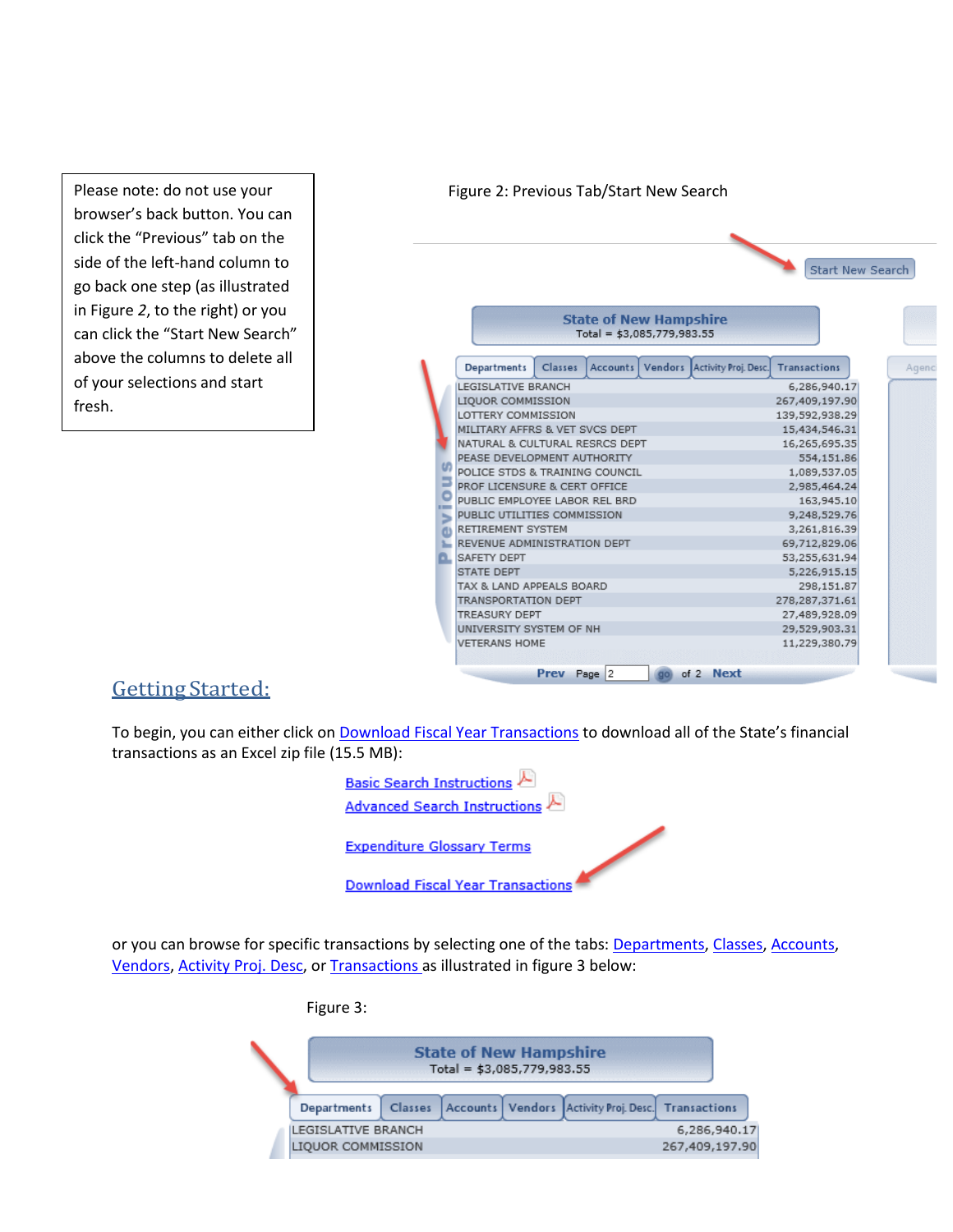If you want to find expenditures for the entire state (not just one department), then you can click on the Classes (higher-level) or Accounts (more detailed grouping) tab to select specific types of expenditures. Similarly, you can click on the Vendors or Activity Proj. Desc. tab to find all of the transactions for the entire state related to a specific vendor or activity.

Or, you can find specific expenditure transactions for a single department. For example, in order to find the transactions within the Department of Health & Human Services to one vendor, such as Absolute Data Destruction, you click on HHS: COMMISSIONER'S OFFICE on the left column. All HHS agencies will appear on the right column as illustrated in Figure 4a, below. These are the agencies which make up the budget for the Department of Health & Human Services. Then click on Vendors to see a list of all vendors within HHS, see figure 4b.

#### Figure 4a:

| <b>State of New Hampshire</b><br>Total = $$3,085,779,983.55$                       |                  | <b>HHS: COMMISSIONER'S OFFICE</b><br>Total = $$1,065,888,191.79$                              |                |
|------------------------------------------------------------------------------------|------------------|-----------------------------------------------------------------------------------------------|----------------|
| Accounts   Vendors   Activity Proj. Desc. <br><b>Departments</b><br><b>Classes</b> | Transactions     | Accounts   Vendors   Activity Proj. Desc.   Transactions<br><b>Agencies</b><br><b>Classes</b> |                |
| ADMINISTRATIVE SERV DEPT                                                           | 151,270,133.15   | <b>HHS: HUMAN SERVICES</b>                                                                    | 102,661,669.23 |
| AGRICULT, MARKETS & FOOD DEPT                                                      | 3,998,693.72     | HHS: BEHAVIORAL HEALTH DIV                                                                    | 27,070,514.57  |
| <b>BANKING DEPT</b>                                                                | 1,817,306.58     | HHS: COMMISSIONER'S OFFICE                                                                    | 109,862,067.51 |
| BUS & ECON AFFAIRS DEPT                                                            | 8,191,416.04     | HHS: DEVELOPMENTAL SVCS DIV                                                                   | 107,867,528.68 |
| COMMUNITY COLLEGE SYSTEM OF NH                                                     | 19,266,647.37    | HHS: ELDERLY & ADULT SVCS DIV                                                                 | 141,882,775.65 |
| <b>CORRECTIONS DEPT</b>                                                            | 47,217,641.66    | <b>HHS: GLENCLIFF HOME</b>                                                                    | 5,813,824.93   |
| DEVELOPMENT DISABILITIES CNCL                                                      | 170,540.91       | <b>HHS: NH HOSPITAL</b>                                                                       | 24,128,050.52  |
| EDUCATION DEPT OF                                                                  | 372,540,291.62   | HHS: OFC MEDICAID SERVICES                                                                    | 471,727,123.93 |
| EMPLOYMENT SECURITY DEPT                                                           | 52,297,795.27    | <b>HHS: PUBLIC HEALTH DIV</b>                                                                 | 44,260,230.89  |
| ENVIRONMENTAL SERV DEPT                                                            | 64,061,491.10    | HHS: TRANSITIONAL ASSIST DIV                                                                  | 30,614,405.88  |
| <b>EXECUTIVE COUNCIL</b>                                                           | 80,410,47        |                                                                                               |                |
| <b>EXECUTIVE DEPT</b>                                                              | 247,408,013.88   |                                                                                               |                |
| FISH AND GAME DEPT                                                                 | 9,702,331.95     |                                                                                               |                |
| <b>HHS: COMMISSIONER'S OFFICE</b>                                                  | 1,065,888,191.79 |                                                                                               |                |

#### Figure 4b:

| <b>State of New Hampshire</b><br>Total = $$3,085,779,983.55$                      |                     |                                        | <b>HHS: COMMISSIONER'S OFFICE</b><br>$Total = $1,065,888,191.79$ |
|-----------------------------------------------------------------------------------|---------------------|----------------------------------------|------------------------------------------------------------------|
| Accounts   Vendors   Activity Proj. Desc.<br><b>Departments</b><br><b>Classes</b> | <b>Transactions</b> | <b>Agencies</b><br><b>Classes</b>      | Accounts Vendors Activity Proj. Desc. Transactions               |
| ADMINISTRATIVE SERV DEPT                                                          | 151,270,133.15      | Absolute Data Destruction              | 1,154.99                                                         |
| AGRICULT, MARKETS & FOOD DEPT                                                     | 3,998,693.72        | Absolute Standards Inc                 | 1,303.50                                                         |
| <b>BANKING DEPT</b>                                                               | 1,817,306.58        | Academy of Nutrition & Dieteti         | 195.00                                                           |
| <b>BUS &amp; ECON AFFAIRS DEPT</b>                                                | 8,191,416.04        | Accela Inc                             | 26,749.60                                                        |
| COMMUNITY COLLEGE SYSTEM OF NH                                                    | 19,266,647.37       | Accessibility for New England          | 2,108.00                                                         |
| <b>CORRECTIONS DEPT</b>                                                           | 47,217,641.66       | Acme Supply Co.                        | 12,654.60                                                        |
| DEVELOPMENT DISABILITIES CNCL                                                     | 170,540.91          | ACORN BROWNS TURTLE TOWN               | 7,645.00                                                         |
| EDUCATION DEPT OF                                                                 | 372,540,291.62      | Acorn School Inc                       | 31,650.00                                                        |
| EMPLOYMENT SECURITY DEPT                                                          | 52,297,795.27       | Action Kids Summer Camp                | 95,000.00                                                        |
| ENVIRONMENTAL SERV DEPT                                                           | 64,061,491.10       | <b>ACV Environmental Services Inc.</b> | 81,675.72                                                        |
| <b>EXECUTIVE COUNCIL</b>                                                          | 80,410.47           | Adam Graphic Corp                      | 1,391.26                                                         |
| <b>EXECUTIVE DEPT</b>                                                             | 247,408,013.88      | Adams Lock & Safe Co Inc               | .00                                                              |
| FISH AND GAME DEPT                                                                | 9,702,331.95        | Administrative Serv, Dept Of           | 4,794,681.15                                                     |
| <b>HHS: COMMISSIONER'S OFFICE</b>                                                 | 1,065,888,191.79    | Adult Day Health Inc.                  | 180,945.60                                                       |
| <b>INFORMATION TECHNOLOGY DEPT</b>                                                | 35,694,678.37       | Adv Diagnostic Imaging PLLC            | 1,398.86                                                         |
| <b>INSURANCE DEPT</b>                                                             | 3,635,258.27        | AdvoWaste Medical Services; LLC        | 9,766.00                                                         |
|                                                                                   |                     |                                        |                                                                  |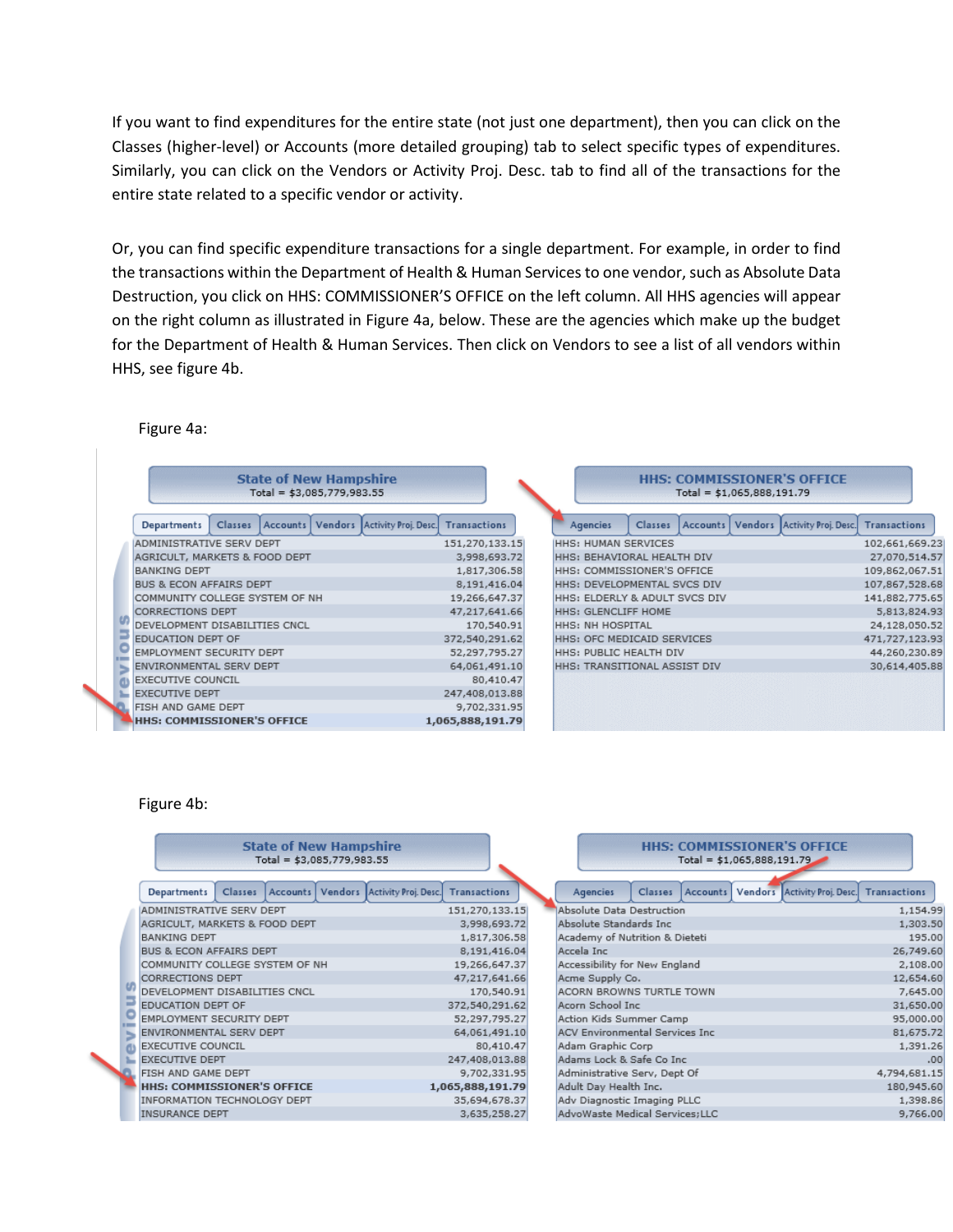If you want to keep all HHS agencies in your search, click on the Vendors tab. If you want to include ONLY New Hampshire Hospital and none of the others, you would click once on "HHS: NH HOSPITAL." Then this selection will move to the left column, and in the right column you will have options for various categories within New Hampshire Hospital (see Figure *5*, below).

|    |                               |         | Total = $$1,065,888,191.79$ | <b>HHS: COMMISSIONER'S OFFICE</b>                        |                |
|----|-------------------------------|---------|-----------------------------|----------------------------------------------------------|----------------|
|    | Agencies                      | Classes |                             | Accounts   Vendors   Activity Proj. Desc.   Transactions |                |
|    | HHS: HUMAN SERVICES           |         |                             |                                                          | 102,661,669.23 |
|    | HHS: BEHAVIORAL HEALTH DIV    |         |                             |                                                          | 27,070,514.57  |
|    | HHS: COMMISSIONER'S OFFICE    |         |                             |                                                          | 109,862,067.51 |
|    | HHS: DEVELOPMENTAL SVCS DIV   |         |                             |                                                          | 107,867,528.68 |
|    | HHS: ELDERLY & ADULT SVCS DIV |         |                             |                                                          | 141,882,775.65 |
|    | <b>HHS: GLENCLIFF HOME</b>    |         |                             |                                                          | 5,813,824.93   |
|    | <b>HHS: NH HOSPITAL</b>       |         |                             |                                                          | 24,128,050.52  |
|    | HHS: OFC MEDICAID SERVICES    |         |                             |                                                          | 471,727,123.93 |
|    | HHS: PUBLIC HEALTH DIV        |         |                             |                                                          | 44,260,230.89  |
| ×, | HHS: TRANSITIONAL ASSIST DIV  |         |                             |                                                          | 30,614,405.88  |
|    |                               |         |                             |                                                          |                |
|    |                               |         |                             |                                                          |                |
|    |                               |         |                             |                                                          |                |

Figure 5:

| <b>HHS: NH HOSPITAL</b><br>Total = $$24,128,050.52$ |         |  |  |                                                          |               |  |  |  |  |  |
|-----------------------------------------------------|---------|--|--|----------------------------------------------------------|---------------|--|--|--|--|--|
| <b>Bureau/Div</b>                                   | Classes |  |  | Accounts   Vendors   Activity Proj. Desc.   Transactions |               |  |  |  |  |  |
| New Hampshire Hospital                              |         |  |  |                                                          | 24,128,050.52 |  |  |  |  |  |
|                                                     |         |  |  |                                                          |               |  |  |  |  |  |
|                                                     |         |  |  |                                                          |               |  |  |  |  |  |
|                                                     |         |  |  |                                                          |               |  |  |  |  |  |
|                                                     |         |  |  |                                                          |               |  |  |  |  |  |
|                                                     |         |  |  |                                                          |               |  |  |  |  |  |
|                                                     |         |  |  |                                                          |               |  |  |  |  |  |
|                                                     |         |  |  |                                                          |               |  |  |  |  |  |
|                                                     |         |  |  |                                                          |               |  |  |  |  |  |

To search activities within all of HHS, click on HHS: COMMISSIONER'S OFFICE on the left column and then Activity Proj. Desc. on the right (see Figure 6 below).

Figure 6:

| <b>State of New Hampshire</b><br>Total = $$3,085,779,983.55$ |                                    |         |  |  |                                                          |                                     |                              |                             |         | Total = $$1,065,888,191.79$ |  | <b>HHS: COMMISSIONER'S OFFICE</b>                        |           |
|--------------------------------------------------------------|------------------------------------|---------|--|--|----------------------------------------------------------|-------------------------------------|------------------------------|-----------------------------|---------|-----------------------------|--|----------------------------------------------------------|-----------|
|                                                              | Departments                        | Classes |  |  | Accounts   Vendors   Activity Proj. Desc.   Transactions |                                     |                              | Agencies                    | Classes |                             |  | Accounts   Vendors   Activity Proj. Desc.   Transactions |           |
|                                                              | ADMINISTRATIVE SERV DEPT           |         |  |  |                                                          | 151,270,133.15                      |                              | (S)FMNP FOOD COST           |         |                             |  |                                                          | 18,986.00 |
|                                                              | AGRICULT, MARKETS & FOOD DEPT      |         |  |  |                                                          | 3,998,693.72                        |                              | 100 % PRVS                  |         |                             |  |                                                          | 43,543.86 |
|                                                              | <b>BANKING DEPT</b>                |         |  |  | 1,817,306.58                                             |                                     | 100% GF NOT PROGRAM SPECIFIC |                             |         |                             |  | 1,278.61                                                 |           |
|                                                              | <b>BUS &amp; ECON AFFAIRS DEPT</b> |         |  |  | 8,191,416.04                                             |                                     | ABD MEDICAID - 50/50         |                             |         |                             |  | 7,960,080.83                                             |           |
|                                                              | COMMUNITY COLLEGE SYSTEM OF NH     |         |  |  | 19,266,647.37                                            |                                     | ACR IV B SUBPART 1           |                             |         |                             |  | 44,098.38                                                |           |
|                                                              | <b>CORRECTIONS DEPT</b>            |         |  |  | 47,217,641,66                                            |                                     | ACUTE PYSCH SERVICES ADMIN   |                             |         |                             |  | 35,746.81                                                |           |
|                                                              | DEVELOPMENT DISABILITIES CNCL      |         |  |  |                                                          | 170,540.91                          |                              | ADMIN BUR OF PH-PP          |         |                             |  |                                                          | 50,932.55 |
|                                                              | EDUCATION DEPT OF                  |         |  |  |                                                          | 372,540,291.62                      |                              | ADMIN BUR OF PREVENTION     |         |                             |  |                                                          | 23,938.06 |
|                                                              | EMPLOYMENT SECURITY DEPT           |         |  |  |                                                          | 52,297,795.27                       |                              | ADMIN CD AND SCREENING      |         |                             |  |                                                          | 34,463.46 |
|                                                              | ENVIRONMENTAL SERV DEPT            |         |  |  |                                                          | 64,061,491.10                       |                              | ADMIN CHILDHOOD LEAD        |         |                             |  |                                                          | 666.35    |
|                                                              | <b>EXECUTIVE COUNCIL</b>           |         |  |  |                                                          | 80,410.47                           |                              | ADMIN GOVERNOR'S COMMISSION |         |                             |  |                                                          | 43,480.64 |
|                                                              | <b>EXECUTIVE DEPT</b>              |         |  |  |                                                          | 247,408,013.88                      |                              | ADMIN LICENSING REGULATION  |         |                             |  |                                                          | 3,675.67  |
|                                                              | FISH AND GAME DEPT                 |         |  |  |                                                          | ADMIN PUBLIC HEALTH<br>9,702,331.95 |                              |                             |         | 60,100.00                   |  |                                                          |           |
|                                                              | <b>HHS: COMMISSIONER'S OFFICE</b>  |         |  |  |                                                          | 1,065,888,191.79                    |                              | ADMIN PUBLIC HEALTH LAB     |         |                             |  |                                                          | 5,807.68  |
|                                                              | INFORMATION TECHNOLOGY DEPT        |         |  |  |                                                          | 35,694,678.37                       |                              | ADMIN RADIOLOGICAL HEALTH   |         |                             |  |                                                          | 75,416.28 |
|                                                              |                                    |         |  |  |                                                          |                                     |                              |                             |         |                             |  |                                                          |           |

If you want to include ONLY New Hampshire Hospital and none of the others, you would click once on "HHS: NH HOSPITAL." Then this selection will move to the left column, and in the right column you will have options to choose Activity Proj. Desc. within New Hampshire Hospital (see Figure 7 below).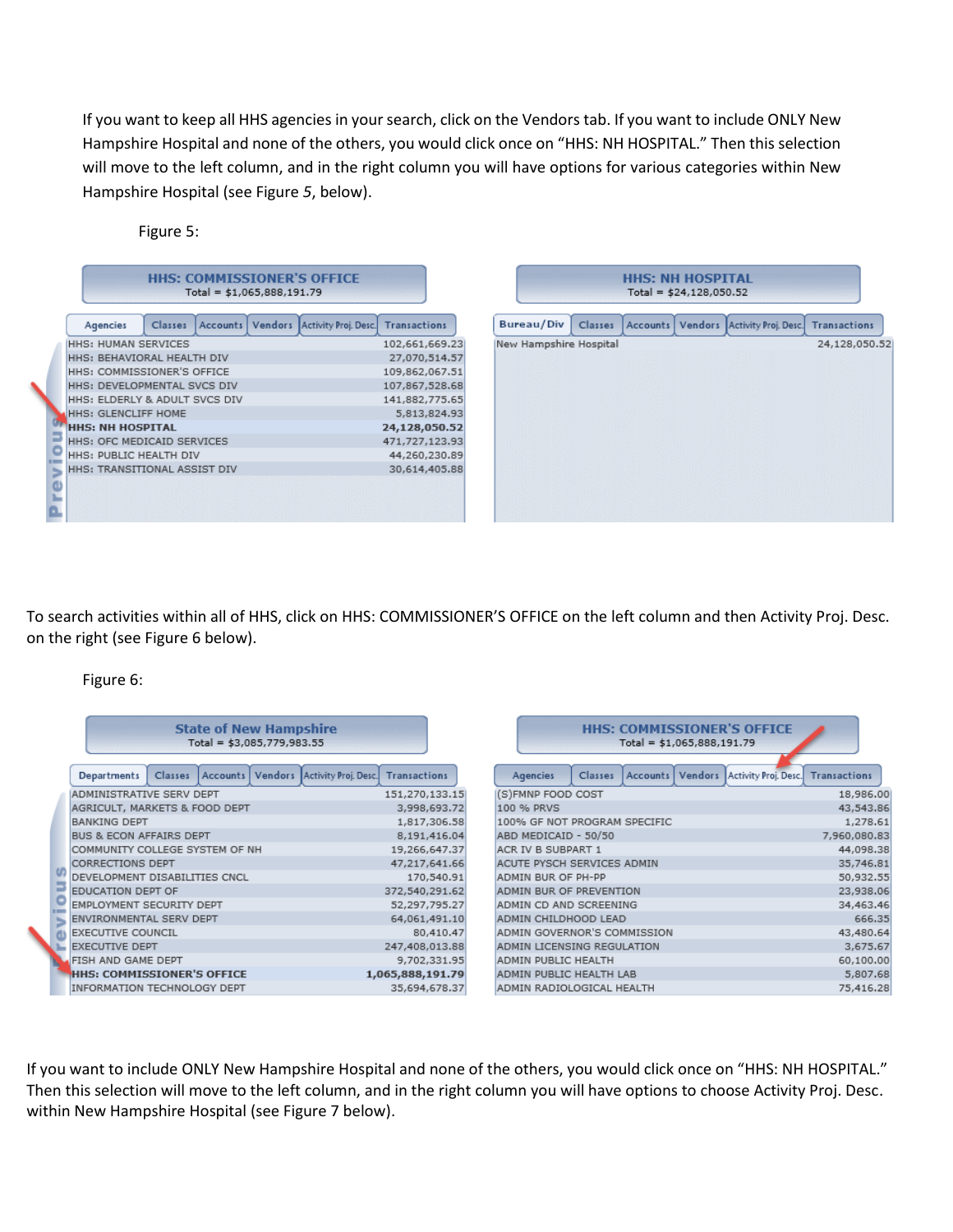### Figure 7:

| <b>HHS: COMMISSIONER'S OFFICE</b><br>Total = $$1,065,888,191.79$ |                               |  |  |  |                                                                    |                |  |  |  |  |
|------------------------------------------------------------------|-------------------------------|--|--|--|--------------------------------------------------------------------|----------------|--|--|--|--|
|                                                                  | Agencies                      |  |  |  | Classes   Accounts   Vendors   Activity Proj. Desc.   Transactions |                |  |  |  |  |
|                                                                  | <b>HHS: HUMAN SERVICES</b>    |  |  |  |                                                                    | 102,661,669.23 |  |  |  |  |
|                                                                  | HHS: BEHAVIORAL HEALTH DIV    |  |  |  | 27,070,514.57                                                      |                |  |  |  |  |
|                                                                  | HHS: COMMISSIONER'S OFFICE    |  |  |  | 109,862,067.51                                                     |                |  |  |  |  |
|                                                                  | HHS: DEVELOPMENTAL SVCS DIV   |  |  |  |                                                                    | 107,867,528.68 |  |  |  |  |
|                                                                  | HHS: ELDERLY & ADULT SVCS DIV |  |  |  |                                                                    | 141,882,775.65 |  |  |  |  |
|                                                                  | <b>HHS: GLENCLIFF HOME</b>    |  |  |  |                                                                    | 5,813,824,93   |  |  |  |  |
|                                                                  | <b>HHS: NH HOSPITAL</b>       |  |  |  |                                                                    | 24,128,050.52  |  |  |  |  |
|                                                                  | HHS: OFC MEDICAID SERVICES    |  |  |  |                                                                    | 471,727,123.93 |  |  |  |  |
|                                                                  | HHS: PUBLIC HEALTH DIV        |  |  |  |                                                                    | 44,260,230.89  |  |  |  |  |

| <b>HHS: NH HOSPITAL</b><br>Total = $$24,128,050.52$ |                                   |  |  |  |
|-----------------------------------------------------|-----------------------------------|--|--|--|
| Bureau/Div<br>Accounts   Vendors<br>Classes         | Activity Proj. Desc. Transactions |  |  |  |
| ACUTE PYSCH SERVICES ADMIN                          | 35,746.81                         |  |  |  |
| <b>APC</b>                                          | 191,521.38                        |  |  |  |
| APS - EOUIPMENT                                     | 53,866.15                         |  |  |  |
| APS - UNIT I                                        | 716,177.70                        |  |  |  |
| APS - UNIT J                                        | 1,273,074.79                      |  |  |  |
| APS ACTIVITIES THERAPY                              | 321,868.88                        |  |  |  |
| APS CAFÉ                                            | 20,122.13                         |  |  |  |
| APS CAFii's                                         | 42,429.38                         |  |  |  |
| APS MED SERVICES                                    | 233,605,57                        |  |  |  |

To drill down into an activity, click on the activity. For this example we'll click on ACUTE PSYCH SERVICES ADMIN, and a list of all the items that make up the activity total of \$35,746.81 will display (see figure 8 below)

Figure 8:

|                       | <b>ACUTE PYSCH SERVICES ADMIN</b><br>Total = $$35,746.81$ |                       |           |
|-----------------------|-----------------------------------------------------------|-----------------------|-----------|
| Account               | <b>Transaction Date</b>                                   | <b>Transaction ID</b> | Amount    |
| Supplies (Consumable) | 10/29/2020                                                | 4794204               | 20.21     |
| Supplies (Consumable) | 10/28/2020                                                | 4791832               | 50.00     |
| Supplies (Consumable) | 10/27/2020                                                | 4791451               | 110.35    |
| Supplies (Consumable) | 10/20/2020                                                | 4784405               | 40.00     |
| Medical Costs         | 10/14/2020                                                | 150                   | 31,695.56 |
| Supplies (Consumable) | 10/09/2020                                                | 4776261               | 147.11    |
| Supplies (Consumable) | 10/09/2020                                                | 4776260               | 60.00     |
| Supplies (Consumable) | 10/09/2020                                                | 4776416               | 35.46     |
| Supplies (Consumable) | 10/08/2020                                                | 87                    | 30.42     |
| Supplies (Consumable) | 10/08/2020                                                | 87                    | $-30.42$  |
| Supplies (Consumable) | 10/01/2020                                                | 4769663               | 137.88    |
| Supplies (Consumable) | 10/01/2020                                                | 4769664               | 40.00     |
| Supplies (Consumable) | 10/01/2020                                                | 4769662               | 30.00     |
| Supplies (Consumable) | 10/01/2020                                                | 4769665               | 10.00     |
| Supplies (Consumable) | 09/25/2020                                                | 4765499               | 40.00     |
| Medical Costs         | 09/18/2020                                                | 152                   | 1,774.04  |
| Supplies (Consumable) | 09/17/2020                                                | 4757419               | 40.00     |
| Supplies (Consumable) | 09/14/2020                                                | 4752758               | 14.19     |
| Supplies (Consumable) | 09/11/2020                                                | 4752382               | 40.00     |
| Supplies (Consumable) | 09/08/2020                                                | 61                    | 232.32    |
|                       |                                                           | Prev<br>Page  1       | of 3 Next |

Important: To get more detailed search results, click on the "Export Data" icon. The data will then be exported into an Excel file, which you can open and/or save. It will include detailed information such as name of the accounting unit, expenditure class, account name, transaction date, and dollar amount (partial display of available fields shown in Figure 9, below).